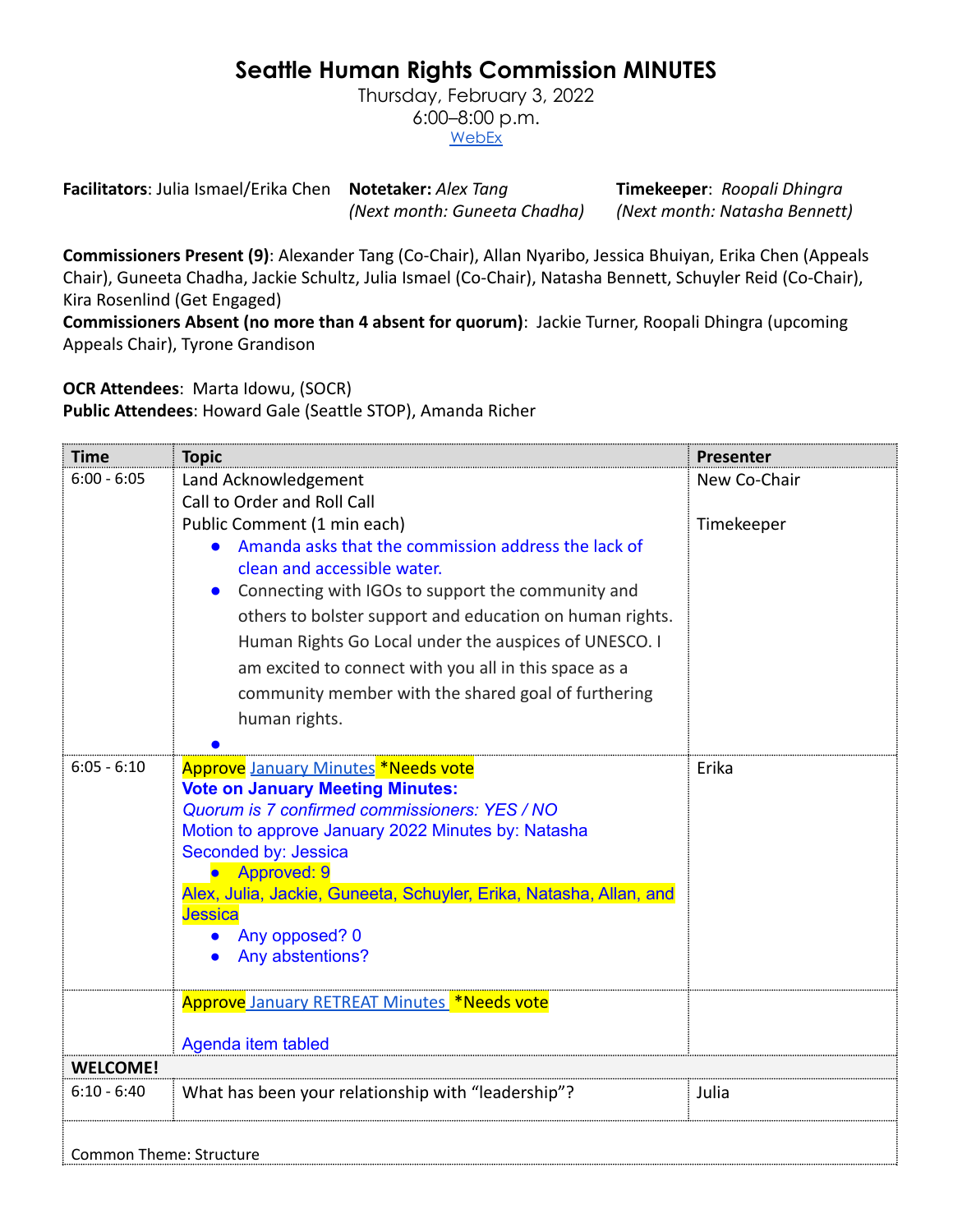- Schuyler: For my job, I tried to define my leadership values. Drilled down 50 adjectives to 3. Reliability, courage, and making a difference. Was informed by how I would like to be led and therefore how I want to lead. Encompasses a lot of things. Inclusion, honesty, commitment, compassion, trust.
- **Natasha:** Empathy. Value. Goes a long way. Everyone can contributed and be respected on equal terms. The ability to listen is underrated. Empathy and listening go hand in hand. 3rd would be along the lines of structure, reliability, and efficiency. Knowing there will always be a list of things that need to be done.
- **Jackie:** I also agree with what everyone is saying keywords around leadership for me: supportive communication, listening, inspiring other to work together, etc.
- **Guneeta:** Vulnerability, empathy, understanding. Talked to Ty about getting imposter syndrome and trouble articulating thoughts. Really hope those are what leadership qualities are like. Also encouragement.
- **Erika:** Golden vs Platinum rule. Treat others how you want to be treated vs treat others how they want to be treated.
- **Jessica:** Agree with most. Empathy plays a big part. To add something- subscribe to the servant leadership model and personalizing that. For me it's about empowerment and wellbeing of all of those around you - on team, in community. Focusing on what that means in terms of equity, accountability, understanding, acceptance.
- **Allen:** When I first got into leadership role, struggled with concept top/down, bottom/up. Might be cultural. My culture has values of leadership being build and coming to an agreement and implementing what you agreed on. Struggled with top-down. I am more of a servant leader though I do have some issues with the name - look at myself as a helper - help them achieve what they want, ask what struggles they have, how I can be supportive. Interested in fellows project because I want to help people get to where they want to be.
- **Alex:** Like to include everybody. There's a lot of conflict in my workplace. My relationship with leadership is making sure everyone is on the same page to get the information. Might not be friends with everyone, but important to include. Not a position, but an action. Like to be proactive. Like to see what people mean behind their actions. Understand what impact is behind words. What to understand someone and give them a chance. Used to work somewhere with "fearless feedback" - give people a chance to explain before you go in on them.
- **Kira:** I think with leadership I want to see and to have the qualities of inclusion and perseverance. When I first started with leadership roles and advocacy, sometimes I felt like my opinions were overlooked because of my age. I want to make people feel like their opinions and ideas are valid. I think perseverance is also a good characteristic because change is difficult and often a long path.

|                        | <b>COMMISSION DEVELOPMENT</b>                                                                                                                                                                                                                                                                                                                                                                                                                                                                                                                                                                                                                                                                                                                                                                                         |       |
|------------------------|-----------------------------------------------------------------------------------------------------------------------------------------------------------------------------------------------------------------------------------------------------------------------------------------------------------------------------------------------------------------------------------------------------------------------------------------------------------------------------------------------------------------------------------------------------------------------------------------------------------------------------------------------------------------------------------------------------------------------------------------------------------------------------------------------------------------------|-------|
| $6:40 - 7:10$          | Roster of Mayor's Office, City Council, City Attorney, other<br>elected officials - taking stock of the current landscape                                                                                                                                                                                                                                                                                                                                                                                                                                                                                                                                                                                                                                                                                             | Erika |
| $\bullet$<br>$\bullet$ | New elected officials, and council members who have been around for a while. What do we know about<br>elected officials? Overlapped with Tammy Morales, now city Council member, very helpful<br><b>Andrew Lewis former Commissioner</b><br>New mayor <b>Bruce Harrell</b> was on City Council and led charge to declare Seattle human rights city in<br>declaration/name<br>Goal of meeting at least once with each councilmember, went into not knowing about the council member,<br>left thinking circular talk<br>Thinking about what did we learn from the election, CIty atty?<br>Downtown Seattle Assn. talked with captain of w precinct, very happy with elections<br>Herbold may becoming more conservative<br><b>Listed Council members</b><br>Tammy Morales has background in organizing, economic rights |       |
|                        | Yes, talk with concrete discussion and hold accountable<br>Not happy with city atty                                                                                                                                                                                                                                                                                                                                                                                                                                                                                                                                                                                                                                                                                                                                   |       |
|                        | Herbold asked for \$100k to ask for police accountability                                                                                                                                                                                                                                                                                                                                                                                                                                                                                                                                                                                                                                                                                                                                                             |       |
|                        | Discuss at future meeting at future research                                                                                                                                                                                                                                                                                                                                                                                                                                                                                                                                                                                                                                                                                                                                                                          |       |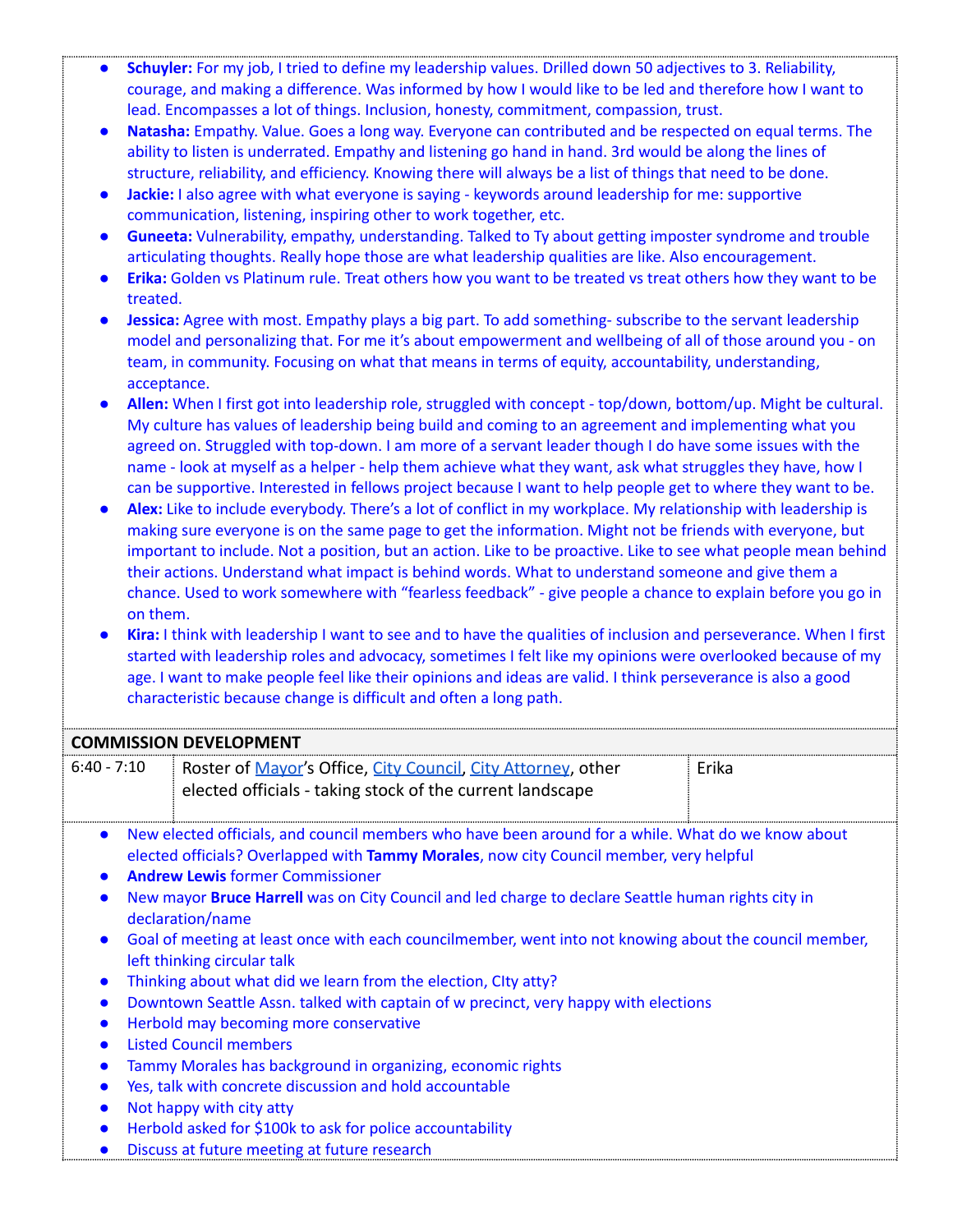- Mockingbird Society have good experience with legislators Julia can invite a member to come to our meeting next month to share how they interact with elected officials
	- Alex: I've heard about the Mockingbird Society from one of my friends who is a lobbyist in Olympia they do excellent work!
	- Guneeta: I work with Lauren who is their Policy Manager. Love their events and lobbying efforts.
- Valarie once you start attending meetings, reaching out directly with asks/msgs, you start to get a sense that regardless of feeling/belief they have pressure elsewhere. Walking tightrope. Organized and consistent.
- Erika We can spend more time attending meetings, task forces to attend relevant meetings and show up in groups
- Howard Lobbyists dig in background, but it wont get us anywhere. Regardless, every member has failed at police accountability. CM Petterson believes opposite, his office actually reached out and had most productive conversations. Point: certain in clear in what we demand, then it doesn't matter. If yes, great, if not have a plan. Don't believe in lobbying. Human rights are absolute.
	- Speaking of engaging w/City: MOST IMPORTANT mtg. on police accountability is next TUESDAY, FEBRUARY 8, 2022, 6 – 8PM . Here is the link which will not have agenda & Zoom info. until day before
		- [https://www.seattle.gov/boards-and-commissions/calendar?trumbaEmbed=eventid%3D156536377](https://www.seattle.gov/boards-and-commissions/calendar?trumbaEmbed=eventid%3D156536377%26seotitle%3DCPC-Community-Engagement-Meeting%26view%3Devent%26-childview%3D) [%26seotitle%3DCPC-Community-Engagement-Meeting%26view%3Devent%26-childview%3D](https://www.seattle.gov/boards-and-commissions/calendar?trumbaEmbed=eventid%3D156536377%26seotitle%3DCPC-Community-Engagement-Meeting%26view%3Devent%26-childview%3D)
- Guneeta work with city and council have built relationships, Morales has been instrumental to add \$500k for cultural responsive after school.
- Natasha important that we seize opportunity when given to us. Invitation to participate to planning, we have perspective and position in this process. I'm gonna show up and be a part of this process. Being mindful to where we are included and not passed over. (signing petitions last minute). What do we need to be included. Efforts in last several months, added at last minute - how do we make ourselves more visible as advocates and partners, as willing to participate and engage.

| $7:10 - 7:15$ | SHRC makes strides in recommendations for legislation | rrone |
|---------------|-------------------------------------------------------|-------|
|               |                                                       |       |
|               |                                                       |       |

## Table this topic

●

## **JANUARY RETREAT FOLLOW UP**

| : 7:15 - 7:30 | To be determined | <sup>i</sup> New Co-Chair(s) |
|---------------|------------------|------------------------------|
|               |                  |                              |

Prioritize those who must be there (i.e. Commissioner availability)

5 - Commission Committee first meeting date: gauge interest… Alex LGBTQ, Natasha Womens, Jackie and Allan Immigrant Refugee gathering contacts, let them know we are information gathering

Criminal Justice Task Force meeting date: will have better answer next week Roopali and Ty to find agreed date, then send to other members

● <https://www.when2meet.com/?14375752-ElflH>

Recruitment/Onboarding/Retention task force meeting date:

Julia to make date

Executive Committee Meeting: February 28, please provide agenda items by Feb 23

## Retreat Survey results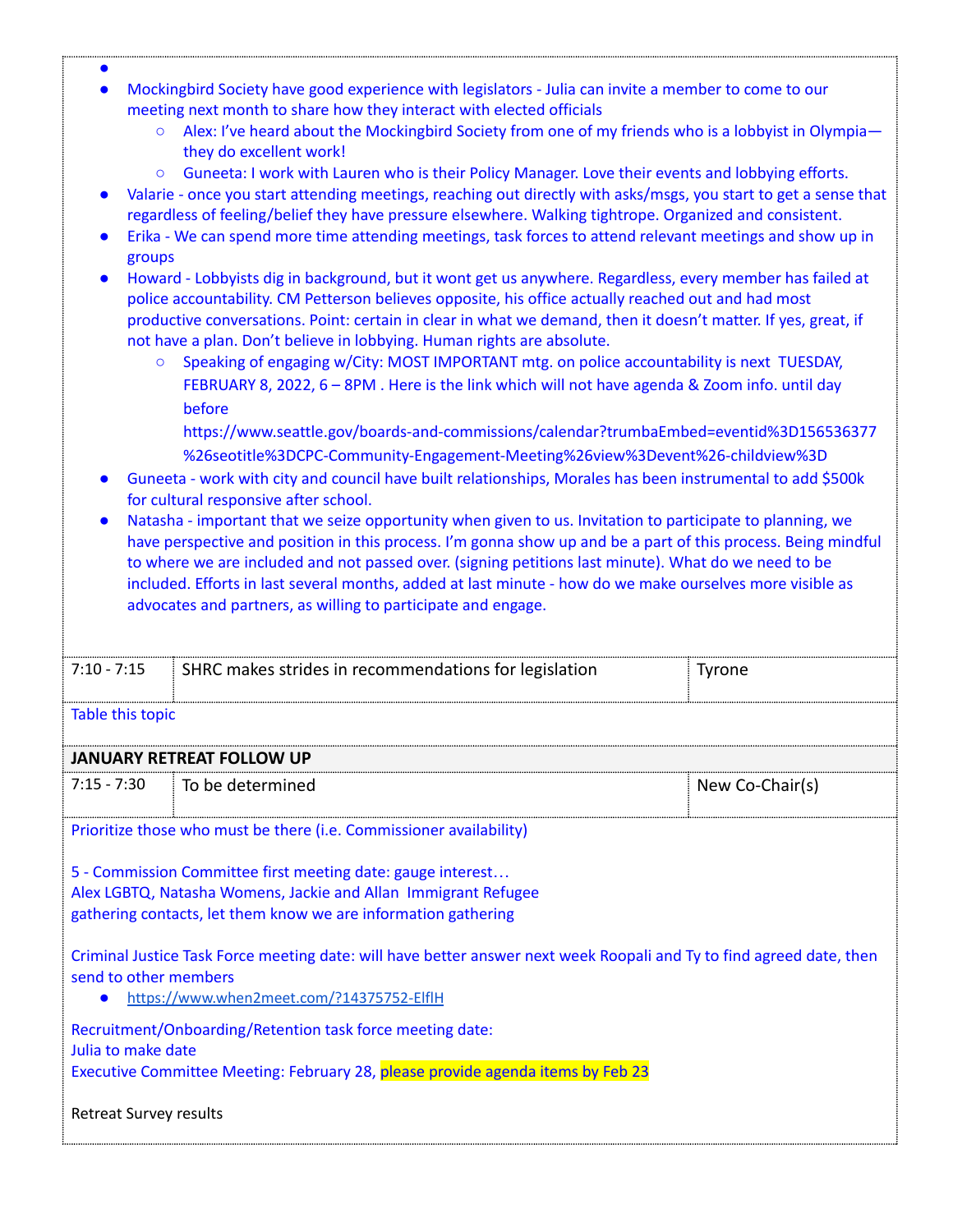| <b>UPDATES, CELEBRATIONS, REQUESTS</b> |                                                                                                                                                                                                                                                                                                                                                                                                                                                                                                                                                                                                                                                                                                                                                                                                                                                                                                                                                                                                                                                                                                                                                                                                                                                                               |       |
|----------------------------------------|-------------------------------------------------------------------------------------------------------------------------------------------------------------------------------------------------------------------------------------------------------------------------------------------------------------------------------------------------------------------------------------------------------------------------------------------------------------------------------------------------------------------------------------------------------------------------------------------------------------------------------------------------------------------------------------------------------------------------------------------------------------------------------------------------------------------------------------------------------------------------------------------------------------------------------------------------------------------------------------------------------------------------------------------------------------------------------------------------------------------------------------------------------------------------------------------------------------------------------------------------------------------------------|-------|
| 3 min                                  | FIFA Seattle bid for 2026, FIFA email response to SHRC<br>Right to Know: "I reached out to the Seattle Human<br>Right's [sic] Commission to ask if you could support Right<br>to Know's efforts to enact fertility fraud legislation. Right<br>to Know is a non-profit that advocates for people who<br>learn one of their parents who raised them is not their<br>genetic parent."<br>If you are interested in this, please reach out to<br>Exec Committee by Tuesday. If no one is<br>interested, we will respond that we cannot<br>support at this time.                                                                                                                                                                                                                                                                                                                                                                                                                                                                                                                                                                                                                                                                                                                   | Julia |
|                                        | 5 min   SOCR UPDATES:                                                                                                                                                                                                                                                                                                                                                                                                                                                                                                                                                                                                                                                                                                                                                                                                                                                                                                                                                                                                                                                                                                                                                                                                                                                         | Marta |
|                                        | 5-commission updates: Feb 11, 5:30-7:30. Schuyler will<br>attend, but others are also welcome. Might want to<br>consider appointing a back up if Schuyler can't attend.<br>Reappointment Julia (commission) and Alex (Mayor) do<br>not have to attend, Marta will attend and speak on behalf,<br>Alex and Julia give line items to Marta!<br>Backlog status not able to get Get Engaged, no definitive<br>answer for calendar confirmation<br>SOCR transition Feb 16 Derrick Wheeler begins. The<br>Co-Chairs shall inform Marta as to when we would like to<br>invite Wheeler and Mayor (re work plans) and City Council<br>members, thinking ahead to schedule<br>Recruitment around February, immediate release will be<br>sent to Co-Chairs for edits, then get out on website. Other<br>Commissions have began interviewing.<br>SOCR is getting a digest instead of multiple emails. Going<br>out tomorrow (2/4/22) by first Friday from Meredith.<br>Rush bypasses digest.<br>org website is going down. Tyrone transferred zip drive.<br>from seattlehumanrights.org will be gone in Feb.<br>New people - bios, pictures. Send to Alex, then he sends<br>to Nona and cc to Marta.<br>Start thinking about Human Rights Day, Date is secured:<br>December 8th Thursday. |       |
|                                        | 2 min   ANNOUNCEMENTS:                                                                                                                                                                                                                                                                                                                                                                                                                                                                                                                                                                                                                                                                                                                                                                                                                                                                                                                                                                                                                                                                                                                                                                                                                                                        |       |
|                                        | Next month meeting date is March 3, 2022<br>CPC mtg. on police accountability is next TUESDAY,<br>FEBRUARY 8, 2022, 6 - 8PM.<br>Need (1) commissioner for Appeals hearing 2/28/22 @1p<br>○ Julia, Jackie, Roopali (½), Allan<br>• Need (3) commissioners for Appeals hearing 3/21/2022<br>○ Julia, (Natasha possibly),<br><b>CULTURALLY SIGNIFICANT DATES</b>                                                                                                                                                                                                                                                                                                                                                                                                                                                                                                                                                                                                                                                                                                                                                                                                                                                                                                                 |       |
|                                        | <b>February 2022</b>                                                                                                                                                                                                                                                                                                                                                                                                                                                                                                                                                                                                                                                                                                                                                                                                                                                                                                                                                                                                                                                                                                                                                                                                                                                          |       |
|                                        |                                                                                                                                                                                                                                                                                                                                                                                                                                                                                                                                                                                                                                                                                                                                                                                                                                                                                                                                                                                                                                                                                                                                                                                                                                                                               |       |